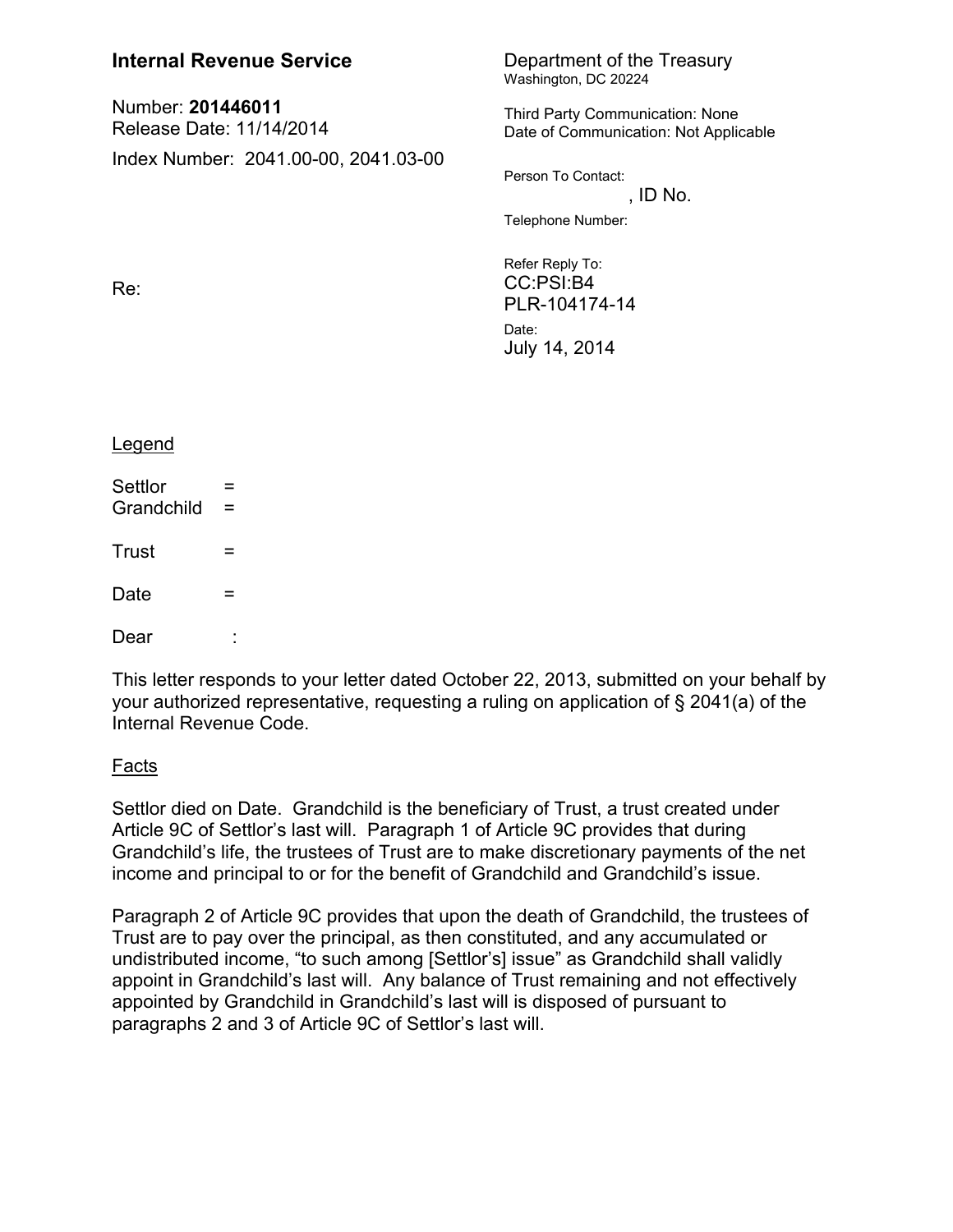Grandchild has requested the following rulings:

- 1. That the testamentary power of appointment granted to Grandchild in Trust does not constitute a general power of appointment within the meaning of § 2041(b)(1); and
- 2. The existence, exercise, failure to fully exercise, or partial or complete release of Grandchild's power to appoint the principal and any accumulated or undistributed income of Trust will not cause the value of the property in Trust to be included in Grandchild's gross estate under § 2041(a).

## Law and Analysis

Section 2041(a)(2) provides that the value of the gross estate includes the value of all property with respect to which the decedent has at the time of his death a general power of appointment created after October 21, 1942, or with respect to which the decedent has at any time exercised or released such a power of appointment by a disposition which is of such nature that if it were a transfer of property owned by the decedent, the property would be includible in the decedent's gross estate under §§ 2035 to 2038, inclusive. For purposes of § 2041(a)(2), the power of appointment is considered to exist on the date of the decedent's death even though the exercise of the power is subject to a precedent giving of notice or even though the exercise of the power takes effect only on the expiration of a stated period after its exercise, whether or not on or before the date of the decedent's death notice has been given or the power has been exercised.

Section 2041(b)(1) provides, with exceptions not relevant here, that the term "general power of appointment" means a power that is exercisable in favor of the decedent, his estate, his creditors, or the creditors of his estate.

Section 20.2041-1(c)(1) of the Estate Tax Regulations provides that the term "general power of appointment" as defined in § 2041(b)(1) means any power of appointment exercisable in favor of the decedent, his estate, his creditors, or the creditors of his estate. Section 20.2041-1(c)(1)(a) provides that a power of appointment is not a general power if by its terms it is exercisable only in favor of one or more designated persons or classes other than the decedent or his creditors, or the decedent's estate or the creditors of his estate.

In this case, Grandchild may appoint by will the principal and accumulated or undistributed income of Trust to the class consisting of Settlor's issue. Because Grandchild's power of appointment is a testamentary power, Grandchild may not appoint any part of Trust to Grandchild or to Grandchild's creditors during Grandchild's life. In addition, based on the terms of Trust, the reference to "such among [Settlor's]